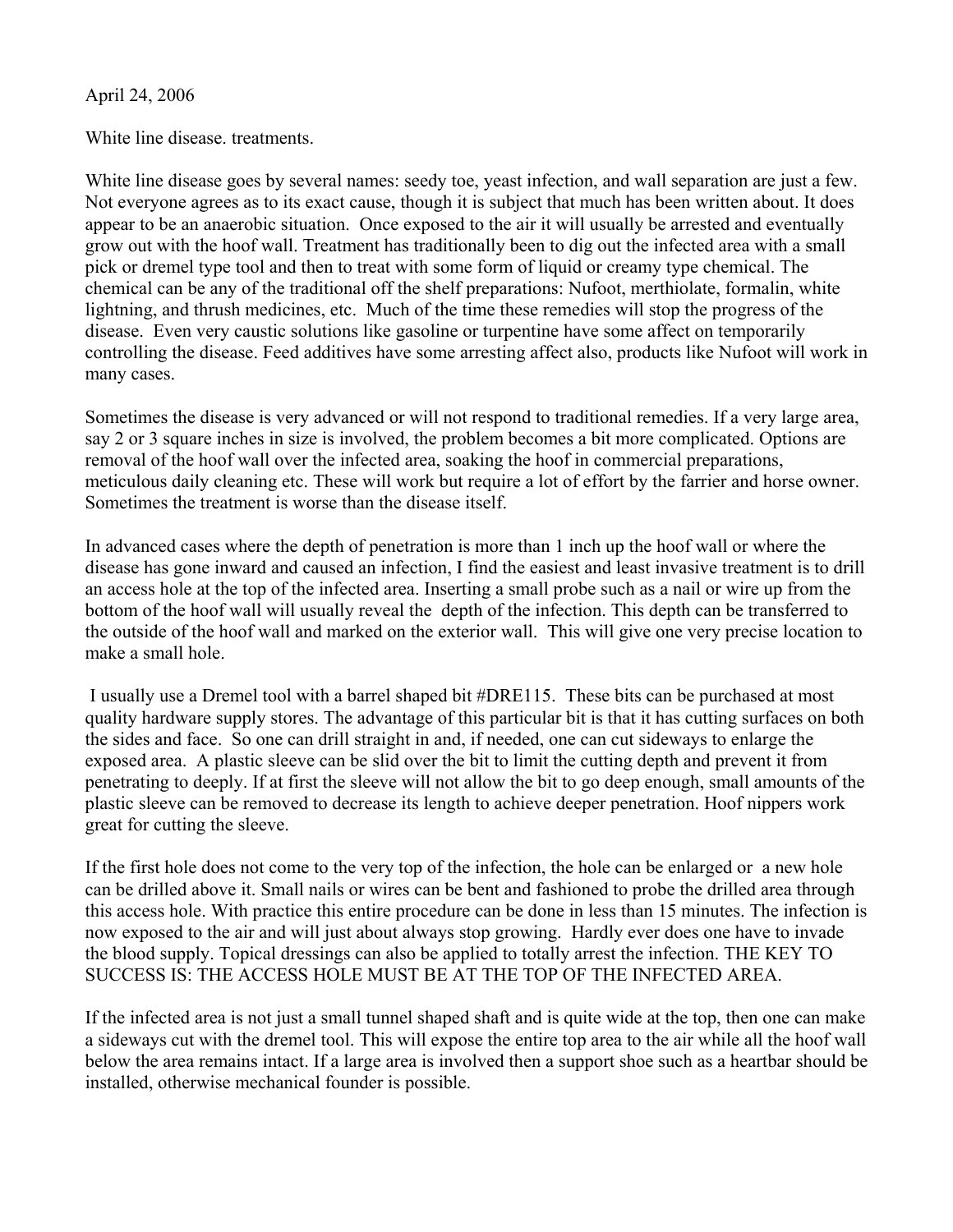I have been using this technique for over 15 years and have shared it with dozens of farriers. It is the least invasive and most consistently successful procedure for treating advanced cases of white line disease.

The benefits are many:

It takes less than 100 dollars of equipment.

Very little hoof wall is removed.

The horse can usually be ridden immediately

The procedure usually takes less than 15 minutes

The horse owner doesn't have to spend as much time treating the area, just keeping it exposed to the air by picking out the site once or twice a week will usually suffice.

No pain to the horse

Very small chance of the horse injuring itself while being turned out in pasture since the exposed area is so small.

John Halko CJF